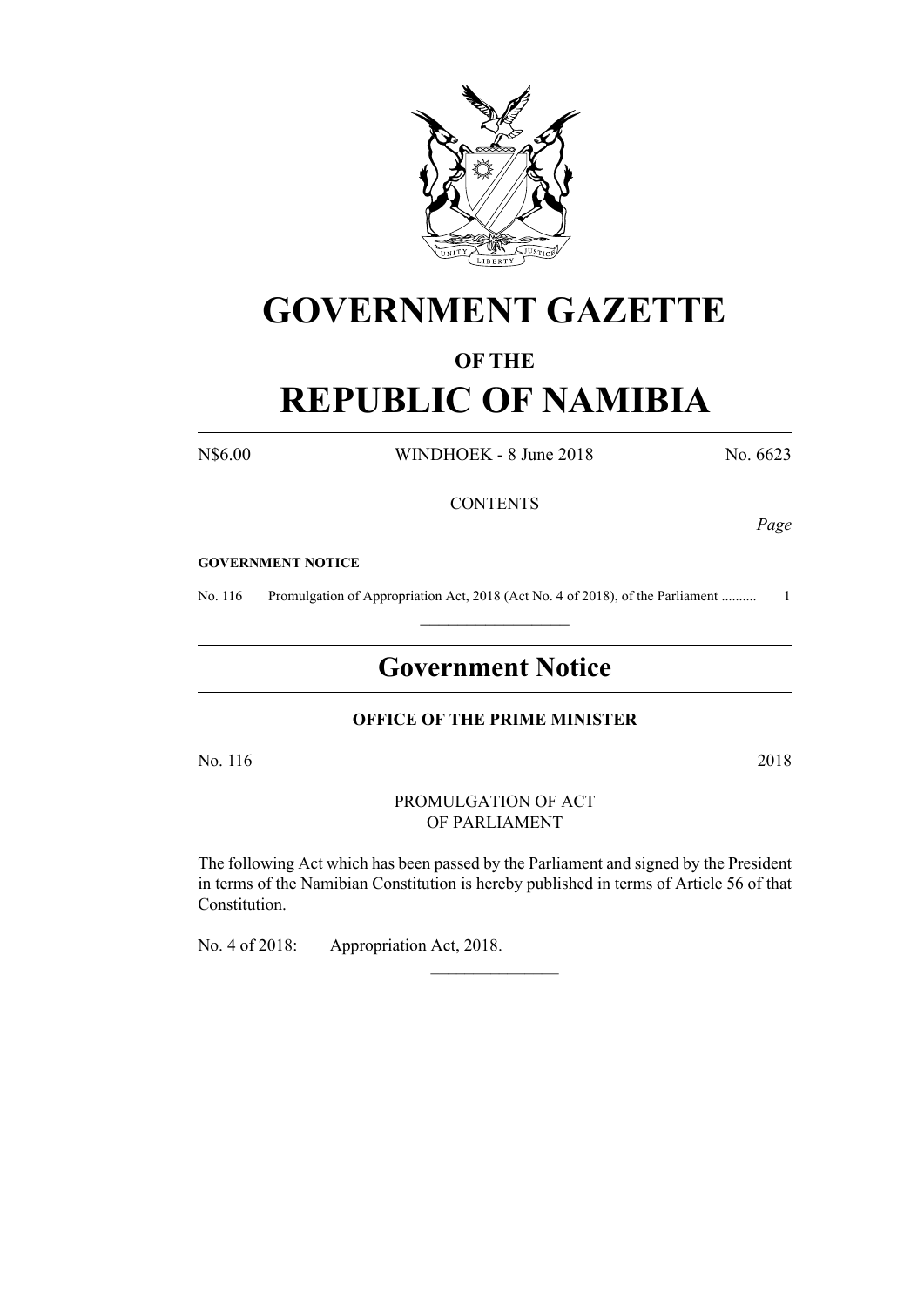#### **Act No. 4, 2018 APPROPRIATION Act, 2018**

# **ACT**

#### **To appropriate amounts of money to meet the financial requirements of the State during the financial year ending 31 March 2019.**

*(Signed by the President on 31 May 2018)*

**BE IT ENACTED** as passed by the Parliament, and assented to by the President, of the Republic of Namibia as follows:

#### **Appropriation of amounts for money for financial requirements of State**

**1.** Subject to the State Finance Act 1991 (Act No. 31 of 1991) the amounts of money shown in the Schedule are appropriated for the financial requirements of the State during the financial year ending 31 March 2019 as a charge to the State Revenue Fund.

#### **Short title**

**2.** This Act is called the Appropriation Act, 2018.